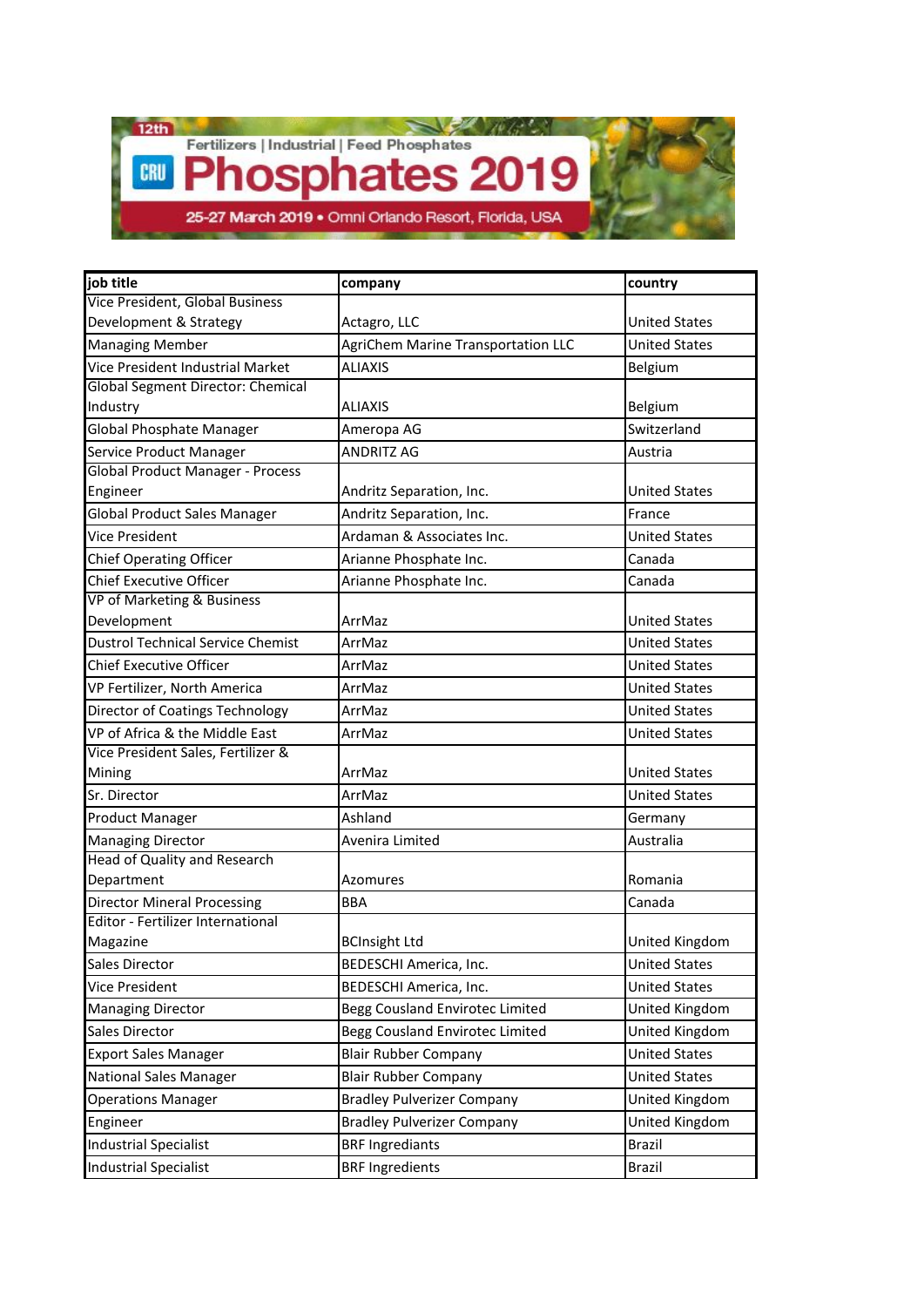| Business Manager Fluorine Technology   Buss ChemTech AG |                                                            | Switzerland          |
|---------------------------------------------------------|------------------------------------------------------------|----------------------|
|                                                         | Cahya Mata Sarawak Management Services                     |                      |
| Group CEO - Operations                                  | Sdn Bhd                                                    | Malaysia             |
| Process Engineer - Syngas Process Dept Casale Group     |                                                            | Switzerland          |
| Senior Process Engineer, Urea Process                   |                                                            |                      |
| Department                                              | Casale S.A.                                                | Switzerland          |
| North American Agent for Casale                         | Casale SA                                                  | Switzerland          |
| President                                               | Caveblux                                                   | Venezuela            |
| VP, Sales & Marketing                                   | CG Thermal LLC                                             | <b>United States</b> |
| President                                               | <b>CG Thermal LLC</b>                                      | <b>United States</b> |
|                                                         | CIFC P Ltd, New Delhi (Rahimtula Group of                  |                      |
| <b>Technical Director</b>                               | Companies)                                                 | India                |
| <b>Vice President</b>                                   | Clear Springs Land Co.                                     | <b>United States</b> |
| President                                               | Clear Springs Land Co., LLC                                | <b>United States</b> |
| VP                                                      | Clear Springs Land Co., LLC                                | <b>United States</b> |
| VP                                                      | Clear Springs Land Co., LLC                                | <b>United States</b> |
| Sales Manager                                           | Comessa                                                    | France               |
| Director - Technical Testing and                        |                                                            |                      |
| Infrastructures                                         | COREM                                                      | Canada               |
| Researcher - Flotation                                  | <b>COREM</b>                                               | Canada               |
|                                                         | <b>CPPE Carbon Process &amp; Plant Engineering</b>         |                      |
| <b>Business Development Manager</b>                     | S.A.                                                       | Luxembourg           |
|                                                         | <b>CPPE Carbon Process &amp; Plant Engineering</b>         |                      |
| Head R&D                                                | S.A.                                                       | Luxembourg           |
| CEO                                                     | <b>CPPE Carbon Process &amp; Plant Engineering</b><br>S.A. | Luxembourg           |
| <b>Sales Director</b>                                   | Desmet Ballestra                                           | Italy                |
| Proposal Manager                                        | Desmet Ballestra                                           | Italy                |
|                                                         | Développement Économique Sept-Îles                         | Canada               |
| <b>Industrial Commissioner</b>                          |                                                            |                      |
| General Manager                                         | Développement Économique Sept-Îles                         | Canada               |
| President and CEO                                       | Dr. Phosphate                                              | <b>United States</b> |
| <b>Sales Director Technology</b>                        | <b>EcoPhos</b>                                             | Belgium              |
| SVP, Sales & Marketing                                  | <b>Enduro Composites</b>                                   | <b>United States</b> |
| <b>Marketing Manager</b>                                | Eurochem                                                   | Switzerland          |
| Global Head of Feed & Food and                          |                                                            |                      |
| <b>Industrial Sales Europe</b>                          | Eurochem                                                   | Switzerland          |
| Advisor                                                 | Eurochem                                                   | Switzerland          |
| <b>Process Sales</b>                                    | FEECO International Inc.                                   | <b>United States</b> |
| Senior Analyst                                          | Feed Phosphates & Copper Sulphate                          | United Kingdom       |
| Phosphate Analyst                                       | Fertecon - Informa UK                                      | United Kingdom       |
| Phosphate Analyst                                       | Fertecon - Informa UK                                      | United Kingdom       |
| Deputy General Manager                                  | <b>FERTIAL</b>                                             | Algeria              |
| <b>Smart Solutions Director</b>                         | Flowrox, Inc.                                              | <b>United States</b> |
| <b>Smart Solutions Sales Manager</b>                    | Flowrox, Inc.                                              | <b>United States</b> |
| Regional Sales Manager                                  | Flowrox, Inc.                                              | <b>United States</b> |
| Sales Manager                                           | FLSmidth (DK)                                              | Denmark              |
| Sales Coordinator                                       | Fluor                                                      | <b>United States</b> |
| Fluor Project Director                                  | Fluor                                                      | <b>United States</b> |
|                                                         |                                                            |                      |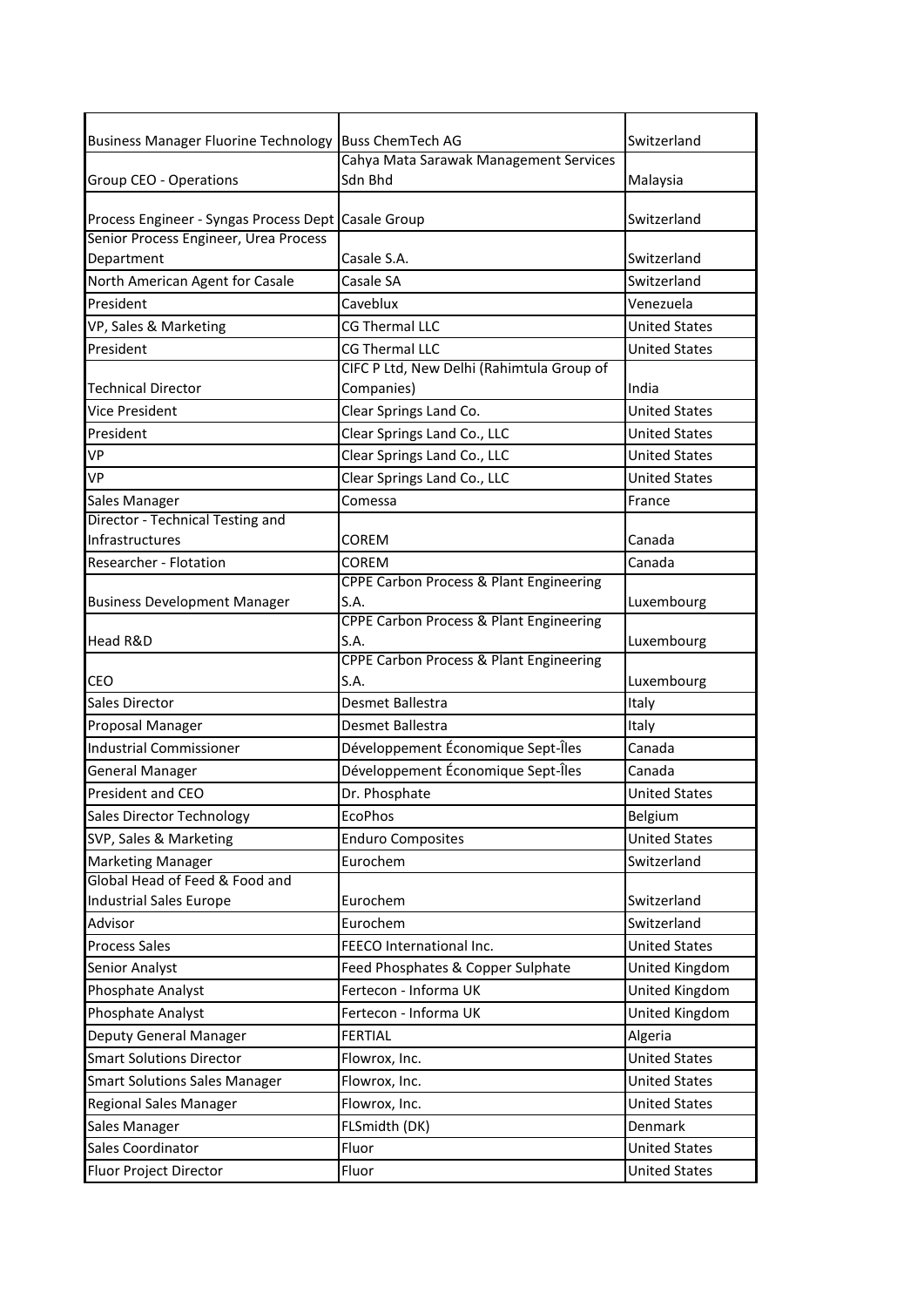| Global Metals & Fertilizers -                               |                                   |                      |
|-------------------------------------------------------------|-----------------------------------|----------------------|
| Process/Speciality Engineer                                 | Fluor                             | <b>United States</b> |
| Vice President - Acid Division                              | Foskor                            | South Africa         |
| Technical Sales Representative                              | Gambarotta Gschwendt SRL          | Italy                |
| Process & Project Engineer                                  | <b>GEA</b>                        | France               |
| Sales Engineer - GEA Systems North                          |                                   |                      |
| America                                                     | <b>GEA Group</b>                  | <b>United States</b> |
| Research Scientist, senior specialist                       | Geological Survey of Estonia      | Estonia              |
| President                                                   | Gerber Pumps International, Inc.  | <b>United States</b> |
| Sales Manager                                               | Gerber Pumps International, Inc.  | <b>United States</b> |
| Associate & Senior Geological                               |                                   |                      |
| Consultant                                                  | Golder Associates                 | Canada               |
| Mining Practice Leader                                      | Golder Associates Inc.            | <b>United States</b> |
| <b>Global Director - Phosphates</b>                         | Hatch                             | <b>United States</b> |
| Director - Process Engineering /                            |                                   |                      |
| Phosphates                                                  | Hatch                             | <b>United States</b> |
| Director - Phosphate Mining and                             |                                   |                      |
| Beneficiation                                               | Hatch                             | <b>United States</b> |
| Senior Process Engineer                                     | Hatch                             | <b>United States</b> |
| Minerals Process Engineer                                   | Hatch                             | <b>United States</b> |
| <b>Managing Director</b>                                    | HAUK & SASKO GmbH                 | Germany              |
| CEO, North America                                          | HAZEMAG USA Inc.                  | <b>United States</b> |
| VP Sales Minerals North America                             | HAZEMAG USA Inc.                  | <b>United States</b> |
| Vice President                                              | HAZEMAG USA Inc.                  | <b>United States</b> |
| Consultant                                                  | HAZEMAG USA Inc.                  | <b>United States</b> |
| PLEASE PROVIDE                                              | <b>ICL Group</b>                  | <b>United States</b> |
| <b>Sourcing Manager</b>                                     | ICL Performance Products Americas | <b>United States</b> |
| Director                                                    | Indagro                           | Greece               |
| COO                                                         | Industries Chimiques du Senegal   |                      |
|                                                             |                                   | Senegal              |
| CEO<br>VP Purchasing, Procurement and                       | Industries Chimiques du Senegal   | Senegal              |
|                                                             | Innophos Inc.                     | Mexico               |
| Logistics                                                   |                                   |                      |
| <b>Category Manager Direct Materials</b>                    | Innophos Inc.                     | <b>United States</b> |
| <b>VP Operations</b>                                        | Innophos Inc.                     | <b>United States</b> |
| Associate                                                   | Itafos                            | <b>United States</b> |
| Vice President of Development and                           |                                   |                      |
| Construction                                                | Itafos                            | <b>Brazil</b>        |
| <b>VP Commercial</b>                                        | Itafos                            | <b>United States</b> |
| <b>VP Engineering</b>                                       | Itafos                            | <b>United States</b> |
| <b>Bironneau</b>                                            | <b>IWF Group</b>                  | France               |
| <b>General Manager</b>                                      | <b>IWF Group</b>                  | France               |
| <b>Technical and Sales Executive</b>                        | <b>IWF Group</b>                  | France               |
| <b>Director Market Analytics</b>                            | J.R. Simplot Company              | <b>United States</b> |
| Manager of Process                                          | Jacobs                            | <b>United States</b> |
|                                                             |                                   |                      |
| Senior Business Development Manager Jacobs & Chemetics Inc. |                                   | Canada               |
| <b>Manager of Operations</b>                                | Jacobs Engineering Group Inc.     | <b>United States</b> |
| Projects Director                                           | Jacobs Engineering S.A. (JESA)    | Morocco              |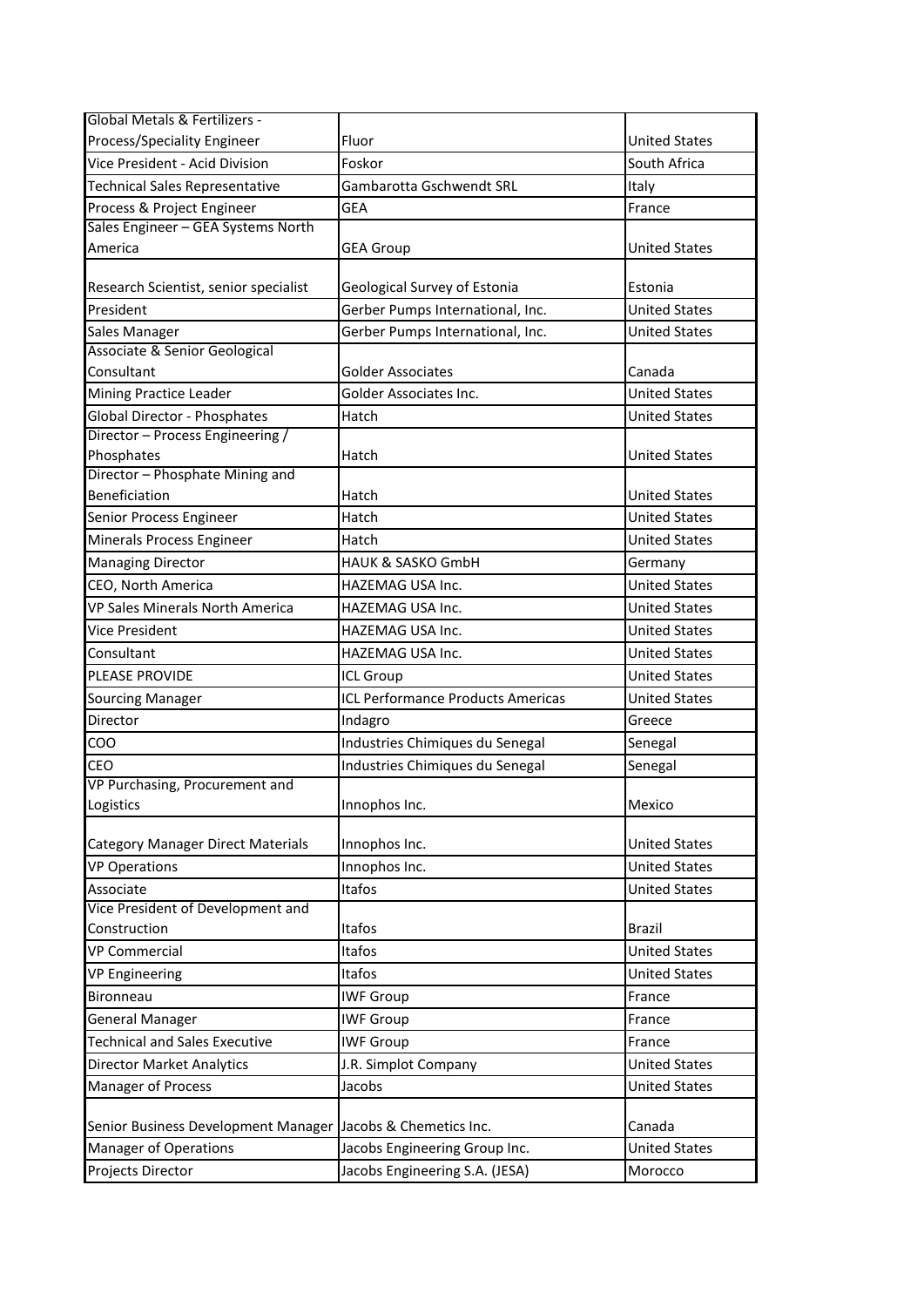| Director R & D, General Management  | Jacobs Engineering S.A. (JESA)     | Morocco              |
|-------------------------------------|------------------------------------|----------------------|
|                                     |                                    |                      |
| <b>Business Development Manager</b> | Jacobs Engineering S.A. (JESA)     | Morocco              |
| Senior Project Engineer             | Jenike & Johanson, Inc.            | <b>United States</b> |
| <b>Marketing Manager</b>            | Jenike & Johanson, Inc.            | <b>United States</b> |
| Plant Manager II                    | JR Simplot Company                 | <b>United States</b> |
| VP and GM, Simplot Grower Solutions | JR Simplot Company                 | <b>United States</b> |
| Manufacturing Manager               | JR Simplot Company                 | United States        |
| VP Mining & Manufacturing           |                                    |                      |
| Operations                          | JR Simplot Company                 | <b>United States</b> |
| Mine Manager                        | JR Simplot Company                 | <b>United States</b> |
| Plant Manager II                    | JR Simplot Company                 | <b>United States</b> |
| Vice President, Supply Chain and    |                                    |                      |
| Procurement                         | JR Simplot Company                 | <b>United States</b> |
| Sr. Director Mining & Manufacturing |                                    |                      |
| Operations                          | JR Simplot Company                 | <b>United States</b> |
|                                     | <b>KBR Ecoplanning Oy</b>          | Finland              |
| <b>Managing Director</b>            | <b>KBR Ecoplanning Oy</b>          | Finland              |
| <b>Technology Manager</b>           | <b>KBR Ecoplanning Oy</b>          | Finland              |
| Manager, Business Development       | <b>KBR Technology</b>              | <b>United States</b> |
| <b>Head of Sales - APAC</b>         | <b>KBR Technology</b>              | Australia            |
|                                     | Keleti Agrár kft                   | Hungary              |
| <b>Engineering Director</b>         | <b>KEMWorks</b>                    | <b>United States</b> |
| President                           | Kimre, Inc.                        | <b>United States</b> |
| <b>Engineering Manager</b>          | Kimre, Inc.                        | <b>United States</b> |
| President/CEO                       | K-Technologies Inc.                | <b>United States</b> |
| Senior VP/CTO                       | K-Technologies, Inc.               | <b>United States</b> |
| Director of Business Development    | Lechler                            | United Kingdom       |
| <b>Business Development</b>         | Lechler GmbH                       | Germany              |
| <b>Business Development Manager</b> | LKAB                               | Sweden               |
| Controller                          | <b>LKAB Minerals AB</b>            | Sweden               |
| Benjumea                            | Loesche America Inc.               | <b>United States</b> |
| <b>Technical Director</b>           |                                    | <b>United States</b> |
|                                     | Loesche America Inc.               |                      |
| Sales Manager - South America       | Loesche America Inc.               | <b>United States</b> |
| President                           | Lomon Group                        | China                |
| Research Engineer                   | Luossavaara-Kiirunavaara AB, LKAB  | Sweden               |
| Senior Research Engineer Mineral    |                                    |                      |
| Processing                          | Luossavaara-Kiirunavaara AB, LKAB  | Sweden               |
| Director                            | Ma'aden Phosphate Company          | Saudi Arabia         |
| Manager DAP                         | Ma'aden Phosphate Company          | Saudi Arabia         |
| Regional Sales Manager              | <b>McLanahan Corporation</b>       | <b>United States</b> |
| Regional Sales Manager              | <b>McLanahan Corporation</b>       | <b>United States</b> |
| Area Sales Manager                  | MDG Handling Solutions S.r.l.      | Italy                |
| <b>Global Sales Director</b>        | MDG Handling Solutions S.r.l.      | Italy                |
|                                     | Mediterranean Fertilizers Industry |                      |
| CEO                                 | (MSIFCCO)                          | Egypt                |
| South-eastern Regional Manager      | Menardi LLC                        | <b>United States</b> |
| <b>Technical Director</b>           | Menardi LLC                        | <b>United States</b> |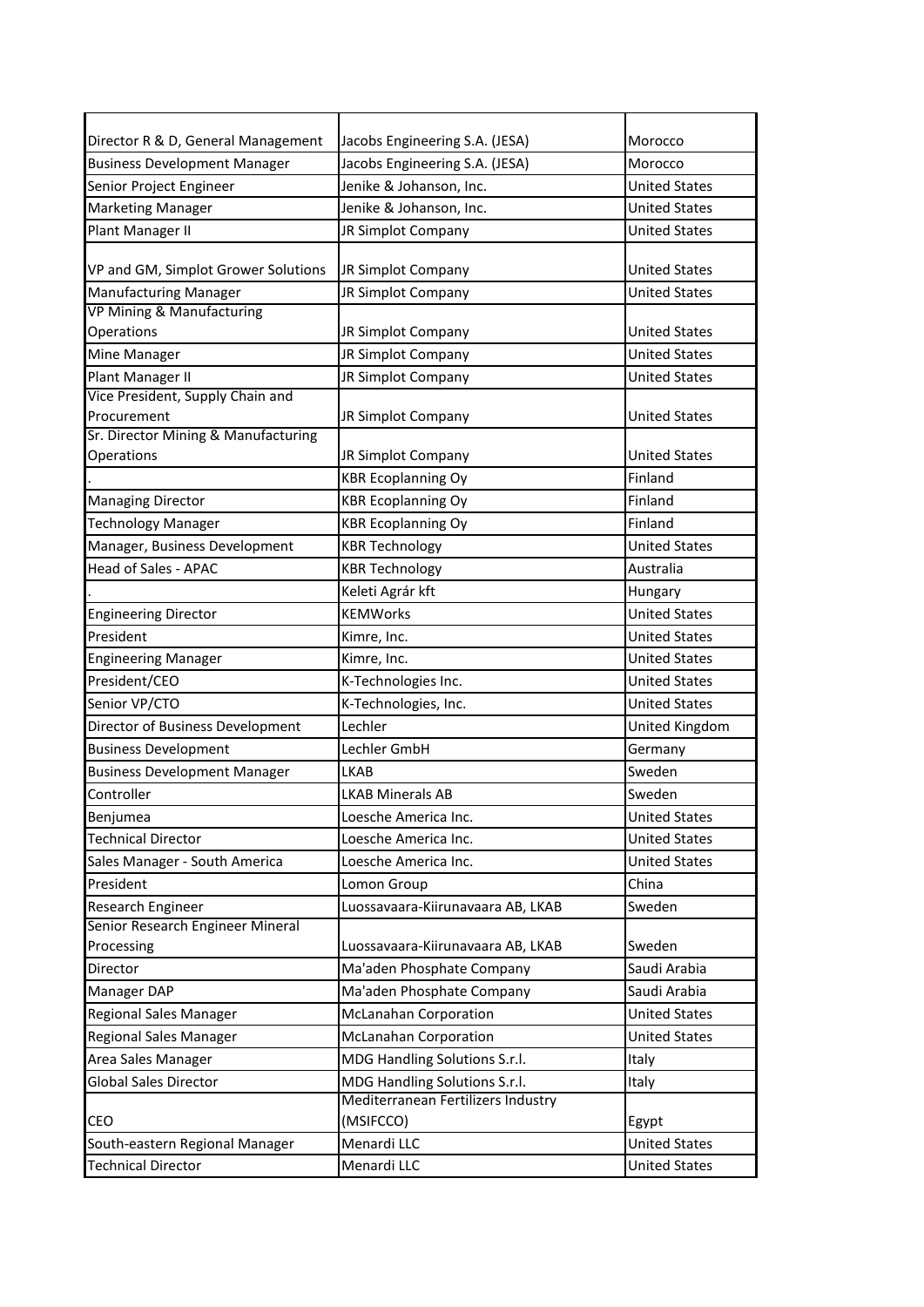| General Manager - Gonzales Service              |                                              |                      |
|-------------------------------------------------|----------------------------------------------|----------------------|
| Center                                          | <b>MERSEN</b>                                | <b>United States</b> |
| <b>National Sales Manager</b>                   | <b>MERSEN</b>                                | <b>United States</b> |
| Project Director                                | Mine Arnaud                                  | Canada               |
| <b>Marketing Manager</b>                        | MinTech                                      | <b>United States</b> |
| <b>General Manager</b>                          | MinTech                                      | <b>United States</b> |
| <b>Business Development Director</b>            | MinTech                                      | <b>United States</b> |
| <b>Technical Director</b>                       | MinTech                                      | <b>United States</b> |
| chairman                                        | Misr Phosphate Co. (S.A.E)                   | Egypt                |
| <b>Mosaic Fertilizer</b>                        | <b>Mosaic Fertilizer LLC</b>                 | <b>United States</b> |
| Sr. Manager Quality                             | <b>Mosaic Fertilizer LLC</b>                 | <b>United States</b> |
| <b>Sales Director</b>                           | Mosman Bulk Solid Heat Exchanging            | Netherlands          |
| <b>Sales Director</b>                           | Motridal Spa                                 | Italy                |
| Area Manager                                    | Motridal Spa                                 | Italy                |
| Director, Product Development &                 |                                              |                      |
| <b>Specialty Products</b>                       | <b>Nachurs Alpine Solutions</b>              | <b>United States</b> |
| <b>Marketing Advisor</b>                        | <b>NAQ Global Companies</b>                  | <b>Brazil</b>        |
| Vice President Operations &                     |                                              |                      |
| Technology                                      | NAQ Global Companies                         | <b>Brazil</b>        |
| Ph.D. P.Eng. Senior Project Manager /           |                                              |                      |
| Process Engineer                                | NORAM Engineering & Constructors Ltd         | Canada               |
| Senior Director Business Development            | Norseman Structures                          | Canada               |
| VP Sales & Marketing                            | Norseman Structures                          | Canada               |
|                                                 |                                              |                      |
| Professor, Extension Soil Specialist            | North Dakota State University                | <b>United States</b> |
| <b>Section Manager Mining Technical</b>         |                                              |                      |
| Service and development                         | Nouryon                                      | Sweden               |
| Sales Manager                                   | Nouryon                                      | <b>United States</b> |
| Manager, Technical Services                     | Nutrien                                      | <b>United States</b> |
| Senior Director - Phosphates                    | Nutrien                                      | <b>United States</b> |
| Director, Sales                                 | Nutrien                                      | <b>United States</b> |
| VP, Fertilizer Sales - West Region              | Nutrien                                      | <b>United States</b> |
| Director of Agronomy                            | Nutrien                                      | <b>United States</b> |
| VP, Fertilizer Sales - East Region              | Nutrien                                      | <b>United States</b> |
| <b>Executive Vice President Strategy &amp;</b>  |                                              |                      |
| Corporate Development                           | <b>OCP Group</b>                             | Morocco              |
| <b>Production Manager</b>                       | <b>OCP Group</b>                             | Morocco              |
| <b>Senior Marketing Analyst</b>                 | OCP Research, LLC                            | <b>United States</b> |
| <b>Vice President, Operations</b>               | <b>Ostara Nutrient Recovery Technologies</b> | Canada               |
| Director, Marketing                             | <b>Ostara Nutrient Recovery Technologies</b> | Canada               |
| VP, Nutrient Market Development &               |                                              |                      |
| <b>Sales</b><br>Director, Business Development, | <b>Ostara Nutrient Recovery Technologies</b> | Canada               |
| Metals & Chemical                               | Outotec (Canada) Ltd                         | Canada               |
| Senior Vice President, Metals and               |                                              |                      |
| <b>Chemical Processing</b>                      | Outotec GmbH & Co. KG                        | Germany              |
| Head of Sales, Product Line Alumina             | Outotec GmbH & Co. KG                        | Germany              |
| <b>Marketing Specialist</b>                     | PegasusTSI, Inc.                             | <b>United States</b> |
| <b>Process Engineering Supervisor</b>           | PegasusTSI, Inc.                             | <b>United States</b> |
|                                                 |                                              |                      |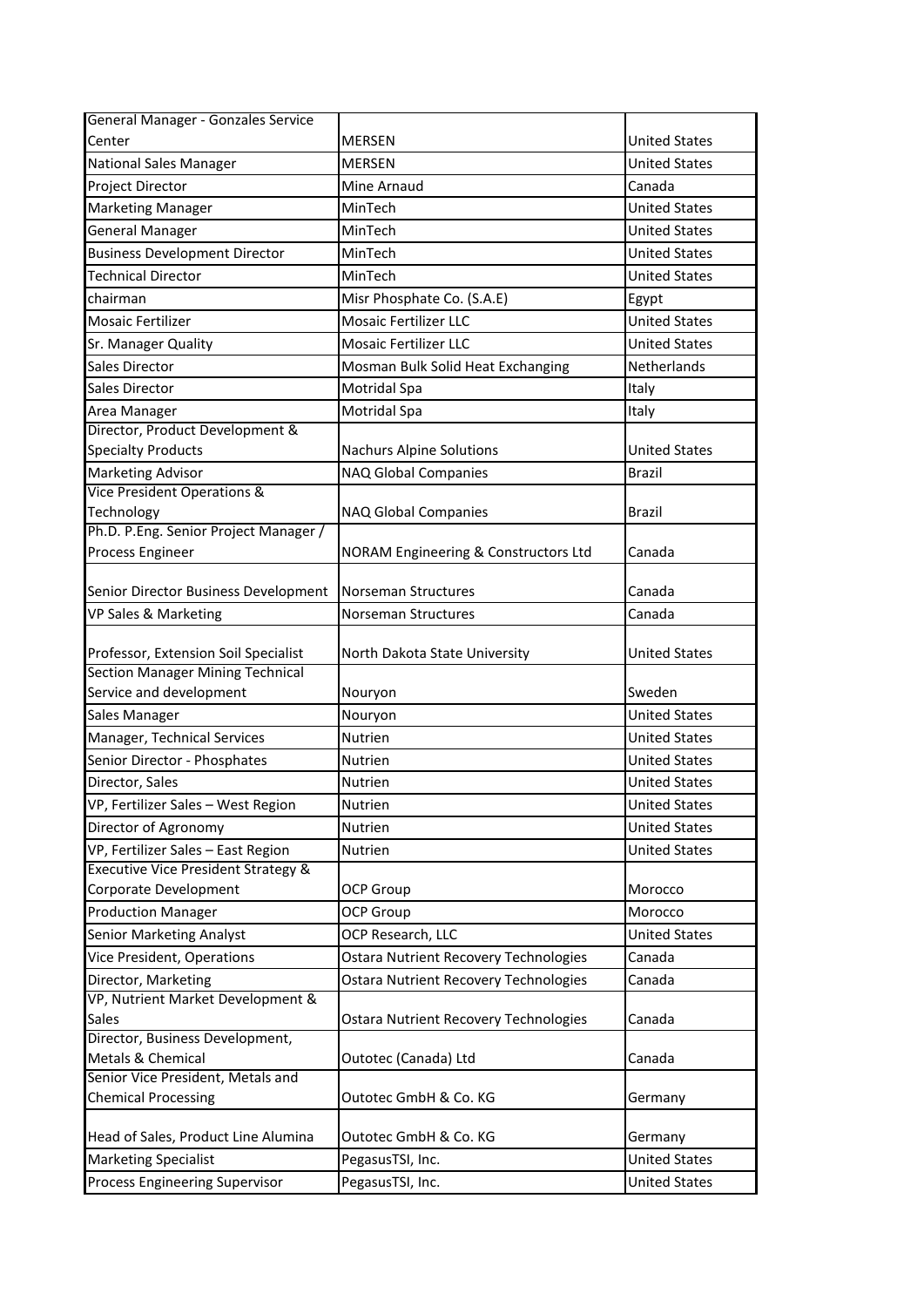| Manager of Projects                                                | PegasusTSI, Inc.                                       | <b>United States</b> |
|--------------------------------------------------------------------|--------------------------------------------------------|----------------------|
| Manager of Process Engineering                                     | PegasusTSI, Inc.                                       | <b>United States</b> |
| Vice President, Commercial Director                                |                                                        | <b>United States</b> |
| <b>Chemical Market Specialist</b>                                  | PegasusTSI, Inc.<br>Philadelphia Mixing Solutions, Ltd | <b>United States</b> |
| General Manager, Industrial Division                               |                                                        |                      |
| Eastern United States & Eastern                                    |                                                        |                      |
| Canada                                                             | Philadelphia Mixing Solutions, Ltd                     | <b>United States</b> |
| Marketing Director, Asia                                           | Phosagro Asia Pte Ltd                                  | Singapore            |
| Area Sales Manager                                                 | POITTEMILL                                             | France               |
| CEO                                                                | POITTEMILL                                             | France               |
| Area Sales Manager                                                 | POITTEMILL                                             | France               |
| Regional Sales Manager                                             | Polycorp Ltd                                           | Canada               |
| Sales Manager                                                      | Polycorp Ltd                                           | Canada               |
| Vice-President Sales & Marketing                                   | Prayon Inc.                                            | <b>United States</b> |
| <b>General Manager</b>                                             | Prayon S.A.                                            | Belgium              |
| <b>Procurement Manager</b>                                         | Prayon S.A.                                            | Belgium              |
| Process Engineer                                                   | Prayon Technologies S.A.                               | Belgium              |
| <b>Innovation Manager</b>                                          | Prayon Technologies S.A.                               | Belgium              |
| <b>General Manager</b>                                             | Prayon Technologies S.A.                               | Belgium              |
| <b>Sales</b>                                                       | <b>Purolite Corporation</b>                            | <b>United States</b> |
| <b>Technical Sales Representative</b>                              | <b>Purolite Corporation</b>                            | <b>United States</b> |
| Projects Director                                                  | PyroPhos                                               | Australia            |
| <b>Works Manager</b>                                               | Ravensdown                                             | New Zealand          |
|                                                                    | Raymond Bartlett Snow- Schenck Process                 |                      |
| Regional Sales Manager                                             | Group                                                  | <b>United States</b> |
| CEO                                                                | <b>Reliance Mining</b>                                 | Egypt                |
| <b>Senior Technical Director</b>                                   | ResinTech Inc.                                         | <b>United States</b> |
| Sales Engineer                                                     | <b>RHEWUM GmbH</b>                                     | Germany              |
| Product Executive, BU P & K Agri -<br><b>Nutrients SBU</b>         | SABIC                                                  | Saudi Arabia         |
| <b>Technical Advisor</b>                                           | Samalaju Industries Sdn Bhd                            | Malaysia             |
| <b>CEO of MPAS</b>                                                 | Samalaju Industries Sdn Bhd                            | Malaysia             |
| <b>Business Development Manager -</b>                              |                                                        |                      |
| <b>Engineered Tube</b>                                             | Sandvik Group                                          | <b>United States</b> |
| <b>Technical Consultant</b>                                        | Scantech International                                 | Australia            |
| VP Sales - North America                                           | Scantech International                                 | Australia            |
| <b>Global Head of Engineering</b>                                  | <b>Schenck Process</b>                                 | <b>Brazil</b>        |
| Sales Manager                                                      | <b>Schenck Process</b>                                 | <b>Brazil</b>        |
| Feedstock & Fertiliser Co-Ordinator                                | Secanim Ltd                                            | United Kingdom       |
| Market Manager - Chemicals,<br><b>Environmental &amp; Minerals</b> | Sefar                                                  | <b>United States</b> |
| Process Engineer                                                   | Simplot                                                | <b>United States</b> |
| Senior Engineering Manager                                         | Simplot                                                | <b>United States</b> |
| Process Engineer                                                   | Simplot                                                | <b>United States</b> |
| Lead Process Engineer                                              | SNC-Lavalin                                            | Belgium              |
| <b>Head of Department</b>                                          | SOFRECO                                                | France               |
| Project Director                                                   | SOFRECO                                                | France               |
|                                                                    |                                                        |                      |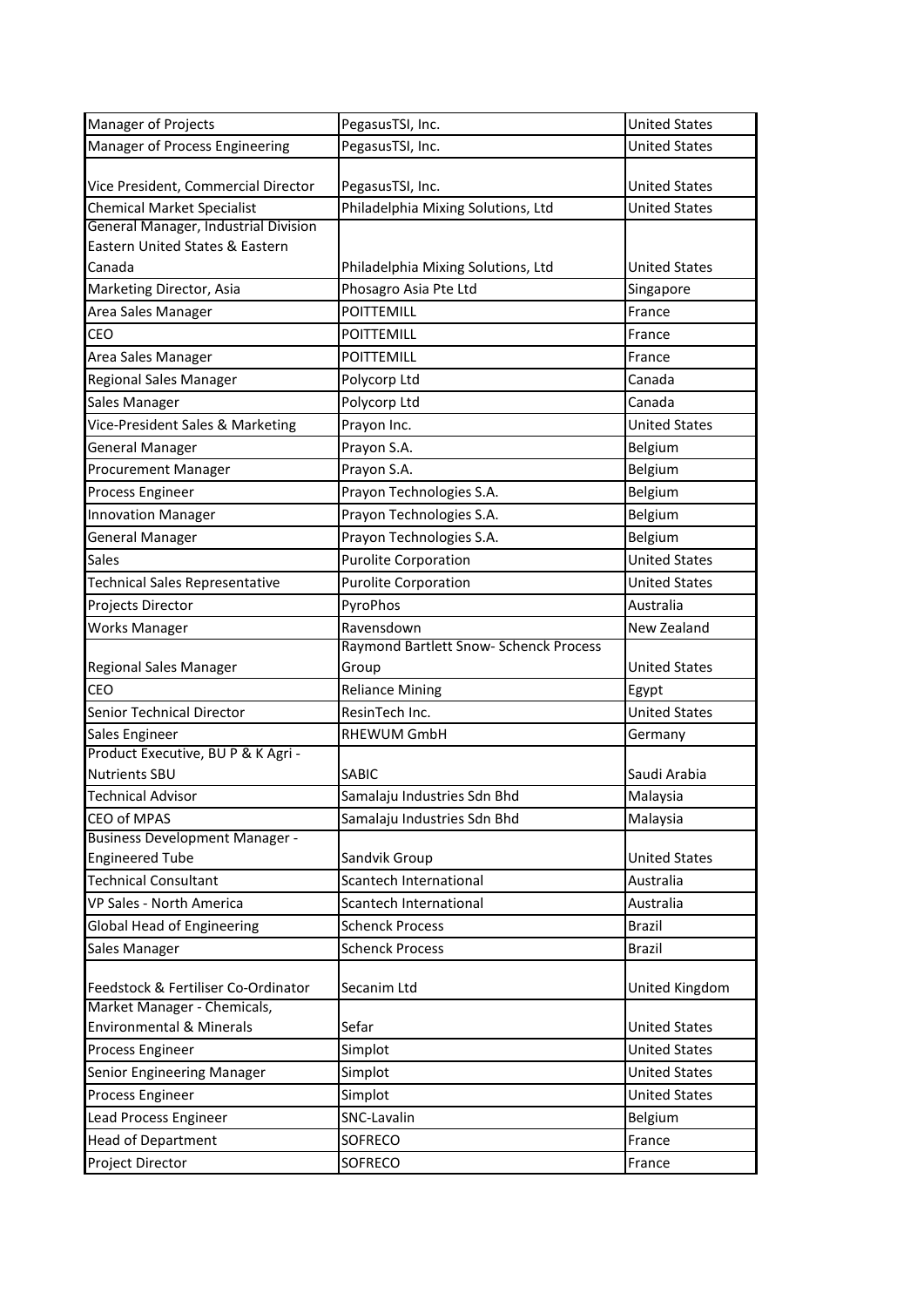| <b>Regional Sales Director</b>                                                | Solvay                               | <b>United States</b> |
|-------------------------------------------------------------------------------|--------------------------------------|----------------------|
| <b>Account Manager</b>                                                        | Solvay                               | <b>United States</b> |
| <b>Principal Consultant Geology and</b>                                       |                                      |                      |
| <b>Project Management</b>                                                     | <b>SRK Consulting Ltd</b>            | United Kingdom       |
| Regional Sales Manager, Global                                                | <b>Stedman Machine Company</b>       | <b>United States</b> |
| Vice President Sales & Marketing                                              | <b>Stedman Machine Company</b>       | <b>United States</b> |
| Sales and Project Manager                                                     | STEULER-KCH GmbH                     | Germany              |
| Sales and Project Manager                                                     | <b>STEULER-KCH GmbH</b>              | Germany              |
| Sales Manager                                                                 | STM srl                              | Italy                |
| <b>Accounts/Business Development</b>                                          |                                      |                      |
| Manager                                                                       | Sulzer                               | Belgium              |
| <b>Advance Engineering Manager</b>                                            | Sulzer                               | Belgium              |
| <b>Business Development Manager -</b>                                         |                                      |                      |
| Mining, Metals, Fertilizers                                                   | Sulzer                               | Finland              |
| Regional Director Americas Industry                                           |                                      |                      |
| <b>BUW</b>                                                                    | Sulzer                               | Belgium              |
| Sales Manager GI and CPI                                                      | Sulzer Pumps Solutions Inc.          | <b>United States</b> |
| <b>Accounts Manager</b>                                                       | Sulzer Pumps Solutions Inc.          | <b>United States</b> |
| Process Engineer II                                                           | The Mosaic Company                   | <b>United States</b> |
| <b>Project Engineering Manager</b>                                            | The Mosaic Company                   | <b>United States</b> |
| Sr Manager FP&A                                                               | The Mosaic Company                   | <b>United States</b> |
| Director, Mine Strategy                                                       | The Mosaic Company                   | <b>United States</b> |
| Senior Vice President - Phosphates                                            | The Mosaic Company                   | <b>United States</b> |
| Director, Owned Warehouses and                                                |                                      |                      |
| Ports                                                                         | The Mosaic Company                   | <b>United States</b> |
| Senior Engineer Advisor                                                       | The Mosaic Company                   | <b>United States</b> |
| Process Engineering Superintendent                                            | The Mosaic Company                   | <b>United States</b> |
| Water Balance Engineer, Technical                                             |                                      |                      |
| <b>Services</b>                                                               | The Mosaic Company                   | <b>United States</b> |
| Senior Reserves Analyst                                                       | The Mosaic Company                   | <b>United States</b> |
| Sr. Director Business Planning and                                            |                                      |                      |
| Strategy                                                                      | The Mosaic Company                   | <b>United States</b> |
|                                                                               |                                      |                      |
| Director - New Product Development                                            | The Mosaic Company                   | <b>United States</b> |
| Vice President, Investor Relations                                            | The Mosaic Company                   | <b>United States</b> |
| <b>Senior Transformation Analyst</b>                                          | The Mosaic Company                   | <b>United States</b> |
|                                                                               |                                      |                      |
| Director, Market and Strategic Analysis                                       | The Mosaic Company                   | <b>United States</b> |
| Senior Engineer Advisor                                                       | The Mosaic Company                   | <b>United States</b> |
| Process Engineer                                                              | The Mosaic Company                   | <b>Brazil</b>        |
| Director, Concentrates Technology                                             | The Mosaic Company                   | <b>United States</b> |
| <b>Vice President Concentrates</b>                                            | The Mosaic Company                   | <b>United States</b> |
| <b>Technical Operations Manager - East</b><br>Minerals                        | The Mosaic Company                   | <b>United States</b> |
| Process Manager - SER FER REV                                                 | thyssenkrupp Industrial Solutions AG | Germany              |
| Senior Process Engineer                                                       | thyssenkrupp Industrial Solutions AG | Germany              |
| Head of Sales, Nitrates and Phosphates   thyssenkrupp Industrial Solutions AG |                                      | Germany              |
| <b>Manager Estimating/Sales - Mining</b>                                      | thyssenkrupp Industrial Solutions AG | Germany              |